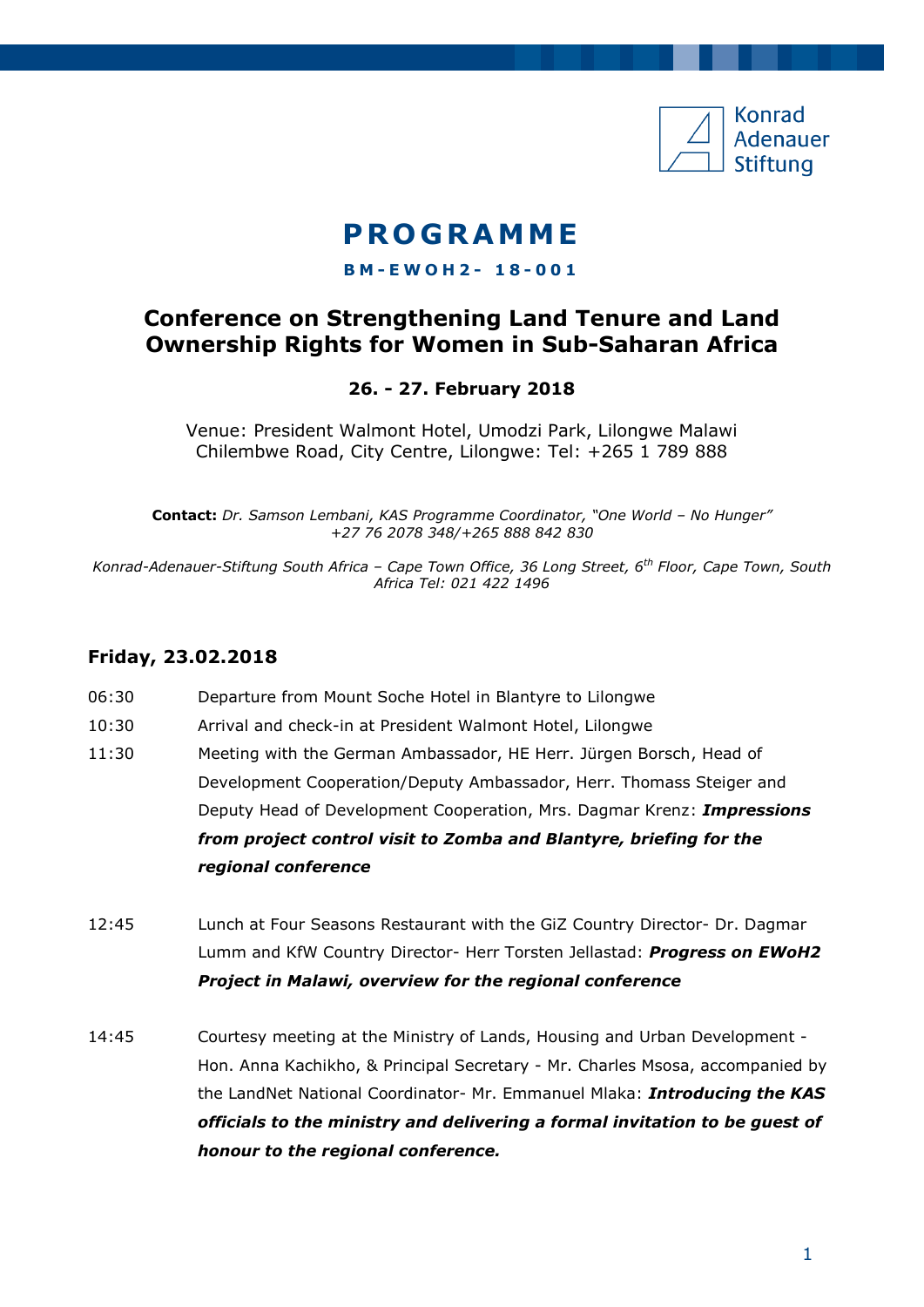

### **Saturday 24.02.2018**

- 10:30 Media briefing at Farmers Union of Malawi (FUM)Head Office in Lilongwe on the regional conference (interview partners: e.g. Henning Suhr, Samson Lembani, Stefanie Braun, Emmanuel Mlaka (LandNet), Jacob Nyirongo (FUM), Beatrice Makwenda (NASFAM), Loma Mtema (WoLREC) with Zodiak TV/Radio, Times TV/Radio, Nation Newspaper, NyasaTimes, Maravipost.
- 15.30 Conference preparation internal review meeting for KAS Team

Dinner for KAS Team at Sunbird Livingstonia Hotel, Salima (H Suhr, D Mbae, S Lembani, M Braun, S Braun and L Hilumbwa)

#### **Sunday 25.02.2018**

| $12:00-$<br>17:00 | Arrival of conference delegates from Namibia, Malawi and Zimbabwe            |
|-------------------|------------------------------------------------------------------------------|
| 19:30             | Welcome dinner for conference delegates at President Walmont Hotel, Lilongwe |

### **Monday 26.02.2018 Conference Day 1:**

#### *"Two Years of Implementing the "One World – No Hunger" (EWoH2) Project: Progress, Setbacks and Prospects for Land Tenure and Land Ownership Rights for Women in Sub-Saharan Africa."*

08:30 Malawi National and AU Anthems

#### **Welcome remarks**

Mr. Henning Suhr, KAS Resident Representative, KAS South Africa

#### **08:45 Opening remarks**

Mrs. Dagmar Krenz, Deputy Head of Development Cooperation, German Embassy, Lilongwe, Malawi

Hon*.* Anna Kachikho, Minister of Land, Housing and Urban Development, Malawi

*Moderator*: Dr. Samson Lembani, Programme Coordinator "One World – No Hunger", KAS South Africa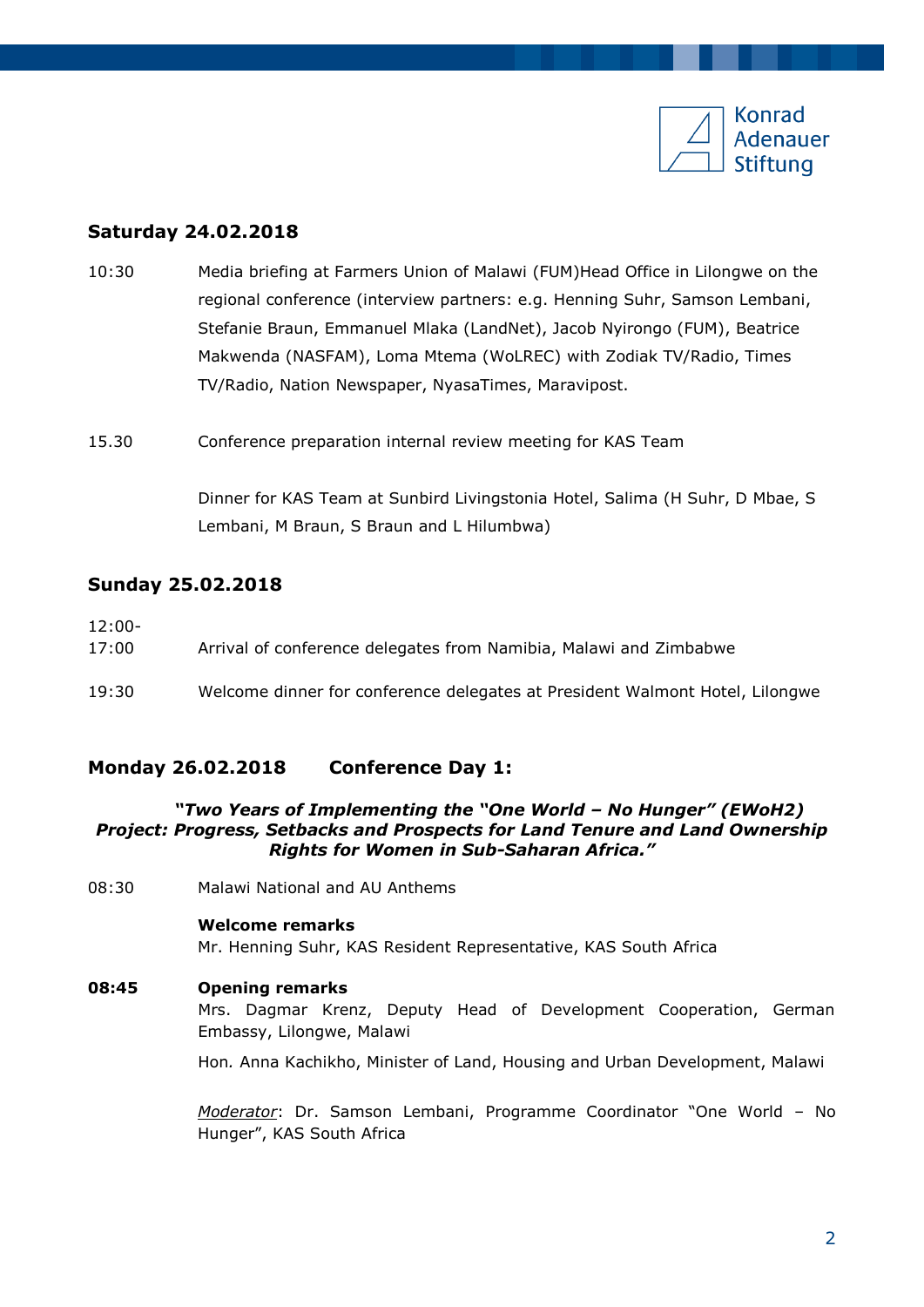

### 08:55 **Self-introductions for participants, registration and logistical announcements**

*Moderator*: Mrs. Stefanie Braun, Project Manager, KAS Namibia

#### **09:25 Photo session with the Keynote Speaker and Guests of Honour**

#### 09:35 **Background to the Conference**

Thomas Keller, KAS Resident Representative, KAS Namibia

09:50 **Keynote presentation:** Dr. Henry Chingaipe, Governance and Development Expert, Malawi, on: *"Unlocking land ownership and land tenure rights for women across Africa's patrilineal and matrilineal society: obstacles and progress."*

*Moderator:* Dr. Betty Chinyamunyamu, CEO, NASFAM, Malawi

- 10:35 **Plenary discussion on issues emerging from the keynote presentation** *Moderator:* Dr. Betty Chinyamunyamu, CEO, NASFAM, Malawi
- **11:05 Refreshment Break**

### 11:30 **Country perspectives 1:**  *"The state of land tenure and land ownership rights for women in Namibia: lessons from baseline study, KAS interventions, interim results and expected outcomes for 2018"*

- Mrs. Stefanie Braun, Project Manager, KAS Namibia
- Mr. Absai Kashululu, Women's Action for Development (WAD), Namibia
- Namibian Traditional Leaders respond to the country presentation

*Moderator:* Mrs. Getrude Chimange, CCJP-Mutare Provincial Coordinator, Zimbabwe

- 12:00 Plenary discussions on the Namibia presentations *Moderator:* Mrs. Getrude Chimange, CCJP-Mutare Provincial Coordinator, Zimbabwe
- **13:00 Lunch Break**

### 14:30 **Country perspectives 2:**  *"The state of land tenure and land ownership rights for women in Zimbabwe: Lessons from baseline study, KAS interventions, interim results and expected outcomes for 2018"*

Mr. Goodhope Ruswa, Project Consultant "One World - No Hunger" Zimbabwe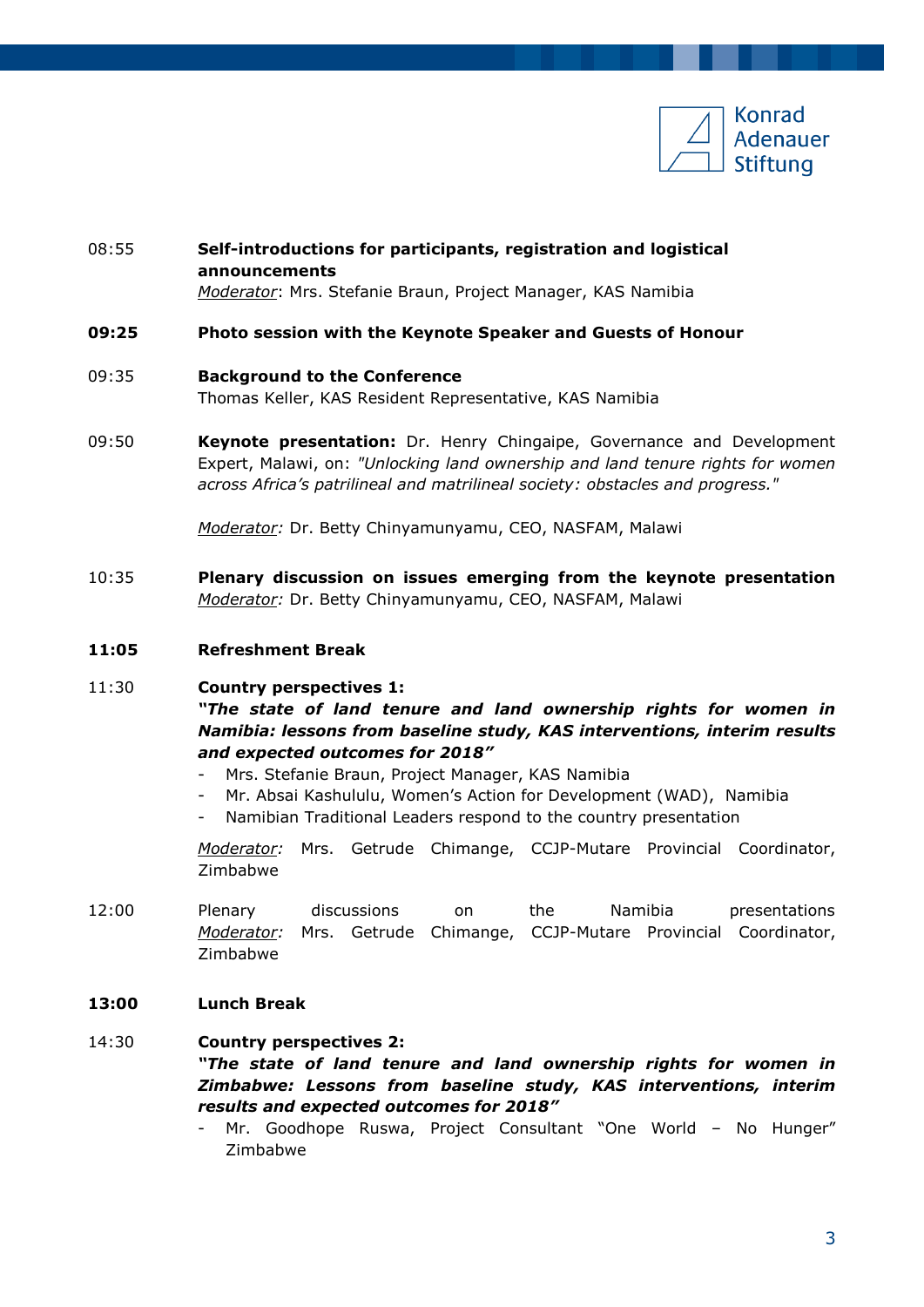

- CCJP Mutare and ZWLA representative
- Zimbabwe Traditional Leaders respond to the country presentation

*Moderator*: Mr. Prince Kapondamgaga, CEO, FUM, Malawi

15:00 **Plenary discussions on the Zimbabwe presentation**  *Moderator*: Mr. Prince Kapondamgaga, CEO, FUM, Malawi

#### **16:00 Refreshments**

16:15 **Logistical announcements:**  Mrs. Linda Hilumbwa, Project Administrator, KAS Namibia & Dr. Samson Lembani, KAS South Africa

End of Day 1

### **Tuesday, 27.02.2018 Conference Day 2**

- **08:30 Country perspectives 3:** *"The state of land tenure and land ownership rights for women in Malawi: lessons from baseline study, KAS interventions, interim results and expected outcomes for 2018"*
	- Dr. Samson Lembani, Programme Coordinator "One World No Hunger", KAS South Africa
	- Malawi Traditional Leaders respond to the country presentation

*Moderator:* Absai Kashululu, WAD

09:00 **Plenary discussions on Malawi presentation** *Moderator:* Absai Kashululu, WAD

#### **09:45 Refreshments**

- 10:00 **Expert panel: "Harnessing institutional synergies and support for land governance: emerging actors and progress on implementing land governance laws in Malawi, Zimbabwe and Namibia"**
	- 1. Dr. Chikosa Silungwe, EU Technical Consultant, Ministry of Lands, Housing and Urban Development, Malawi
	- 2. Mrs. Yvonne Mmangisa, Land Governance Programme Officer, UNFAO, Malawi
	- 3. Mr. Norman Munyikwa, Programmes Coordinator Women and Land in Zimbabwe (WLZ)

*Moderator:* Mr. David Mbae, KAS Resident Representative for Zimbabwe